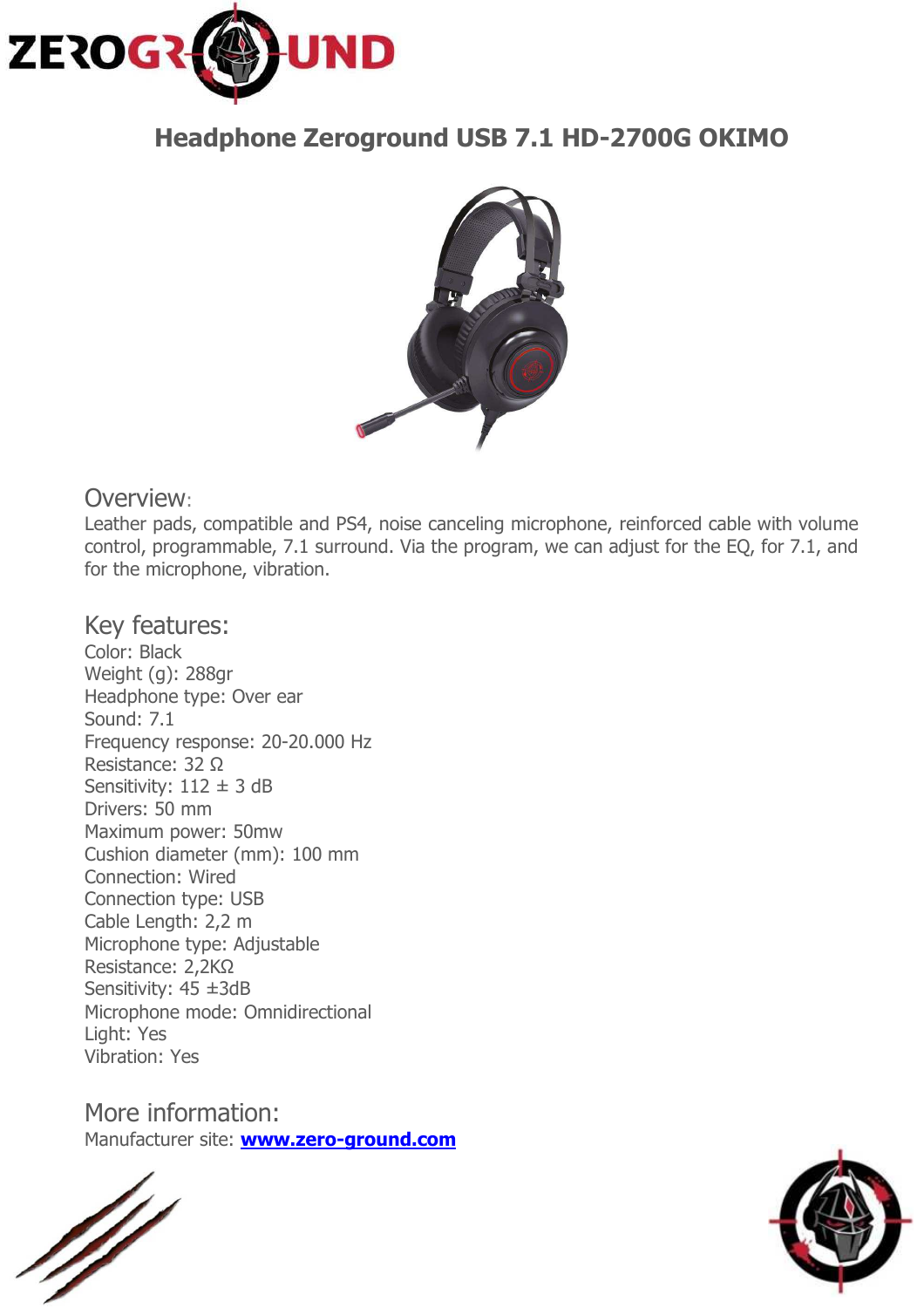## DECLARATION OF CONFORMITY

We, Importer/Distributor **DOTMEDIA LTD**

**KATEVASIAS & NTALIAS 18 AXARNAI, GREECE** 

In accordance with the following Directives:

**EMC Directive 2004/108/EC and** 

The product is compatible with the following norms/standards

**EN55022:2010, EN55024:2010, EN61000-3-2:2006+A1:2009+A2:2009, EN6100-3-3:2008** 

**EN55013:2001+A1:2003+A2:2006, EN55020:2007** 

*Hereby we declare that:*

Passion For Technology

Equipment: HEADPHONE Model number: HD-2700G OKIMO Brandname: ZEROGROUND

*Is in conformity with the applicable requirements of the following documents* 

I hereby declare that the equipment named above has been designed to comply with the Relevant sections of the above referenced specifications. The unit complies with all Applicable Essential Requirements of the Directives

Place and date of issue Signature Signature Signature Signature

AXARNAI, 6/7/2019

DOTMEDIA EMMOPIA AN ANITARIMON EIAON **TOEPEIAKOY ESOTIAIZMOY ENARGE PRESET KATEBAZIAZ 18'& MTAZ ARIEBALIAZ 18 % 167617-16.0 % AXAPNEN<br>THA: 210 2849836, 210 2840486, 210 2849419<br>FAX: 210 2446835** 

(TheodorosMavroeidis) Technical Manager